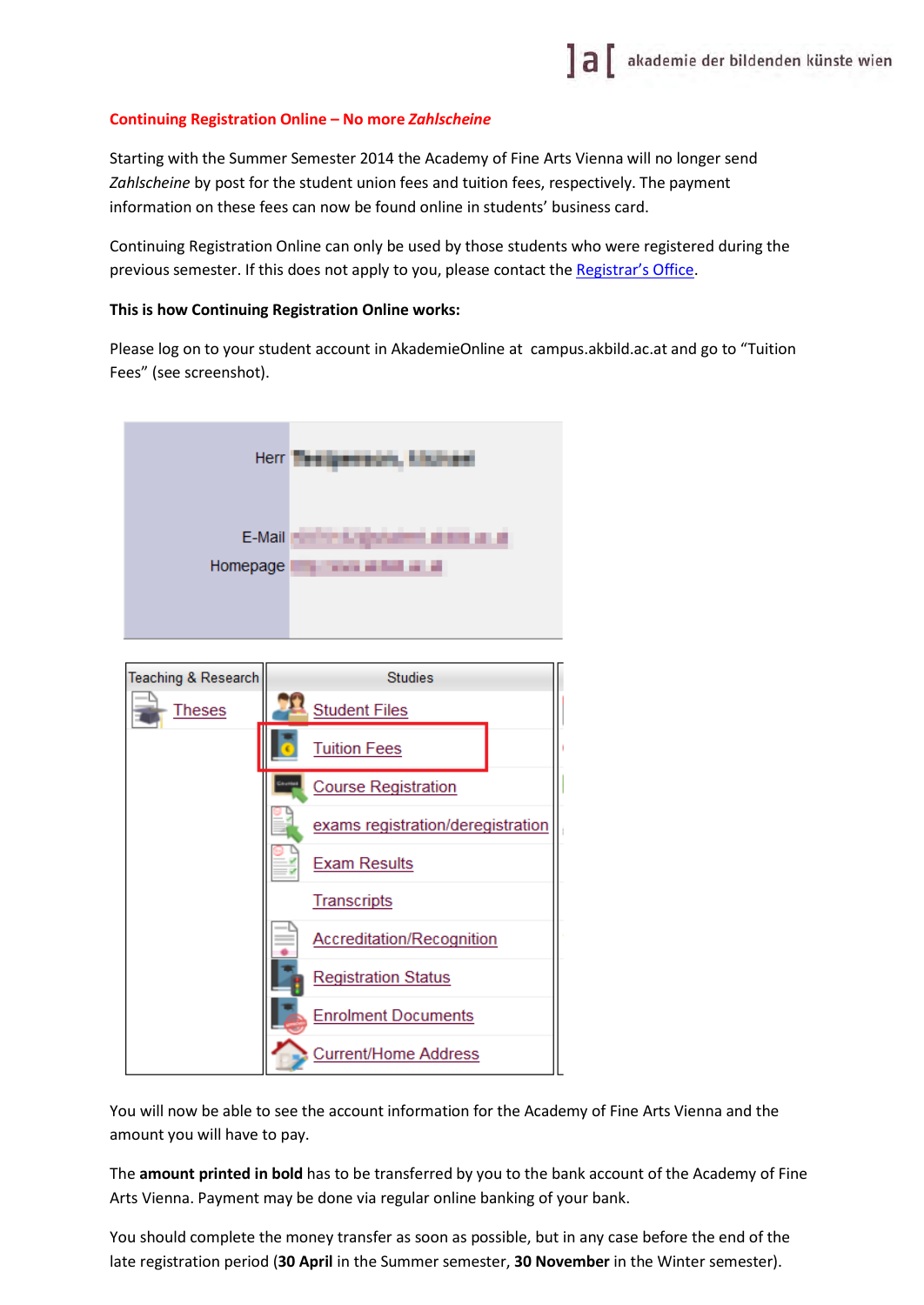

Please note that these deadlines must be met. If the amount payable does not reach the Academy's account in time, you will no longer be registered as a student and will not be able to complete any more exams here.

**Important:** When doing the money transfer you please remember to fill in the **customer number (in future: payment reference)** (see Screenshot), so that the Academy can know which student has paid their fees. If you do not fill in the customer number, the Academy will not know that you paid your fees and will list you as non-registered, with the consequences described in the above paragraph.